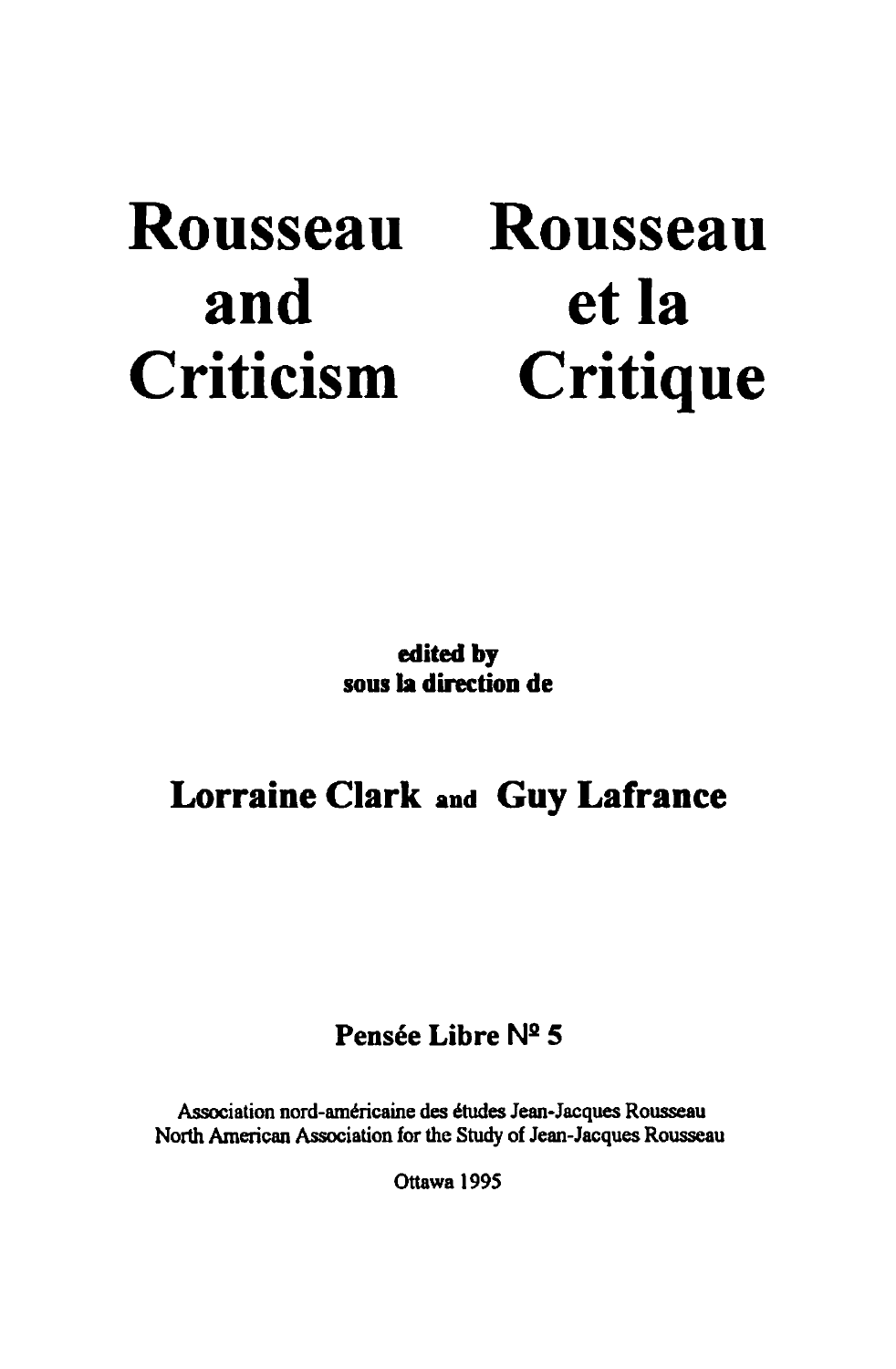### Nietzsche as Critic of Rousseau: **Squaring Off on Nature**

In the praise and criticism wbich Rousseau has evoked in subsequent thinkers, Nietzsche's commentary stands out as among the most condemning. Targeting his person, his doctrine and his influence, Nietzsche's contempt for Rousseau sometimes seems unbounded. At the same time, he acknowledges Rousseau as one of eight antecedent thinkers who engaged him in his intellectual wanderings, and from whom alone he will accept judgment.<sup>1</sup> This paper addresses what I helieve to he the thematic matrix of this supreme ambivaJence of Nietzsche toward Rousseau, namely, their respective preoccupations with nature. Both thinkers present their psychological critique of civilization from the perspective of our simultaneous immersion in and<br>severance from nature. While this is the underlying matrix of While this is the underlying matrix of continuity, however, they are operating from different conceptions of nature. This is immediately signalled by nature as a recurring subject of Nietzsche's invective against Rousseau. He disdains the latter's views on the goodness and innocence of nature, as weil as bis version of a "return to nature." Notwithstanding the vituperative tones of this explicit discourse, Nietzsche's own opposing theory of nature can he squared off trenchantly against Rousseau's. While ultimately retaining a sympathetic reading of Rousseau. 1 argue that on nature and human nature each thinker stands as a limit to the excess of the other. As much as he hated Rousseau's effeminacy, the wildness and ferocity of nature in Nietzsche is moderated by the "maternaJ" principles of nature enunciated by Rousseau. On the other hand, as an easy target for the charge of naivety, the "goodness" of humanity's buried depths in Rousseau is rectified by Nietzsche's awareness of our subterranean "inner heasts."

Notwithstanding Nietzsche's self-acknowledged dialectic with Rousseau, a comparative study has only recently been available with the publication of Keith Ansell-Pearson's book. *Nietzsche Contra Rousseau: A Study of Nietzsche's Moral and Political Thought.* Il was preceded in a more limited way by W.D. Williams's much earlier

<sup>1</sup> Friedrich Nietzsche. *Human, Ali too Human: A Book for Free Spirits*, trans. J. Hollingdale (Cambridge: Cambridge University Press, 1986), p.299. Besides Rousseau. Nietzsche singles out Epicurus. Montaigne. Geothe, Spinoza. Plato, Pascal. and Schopenhauer for this acknowledgment.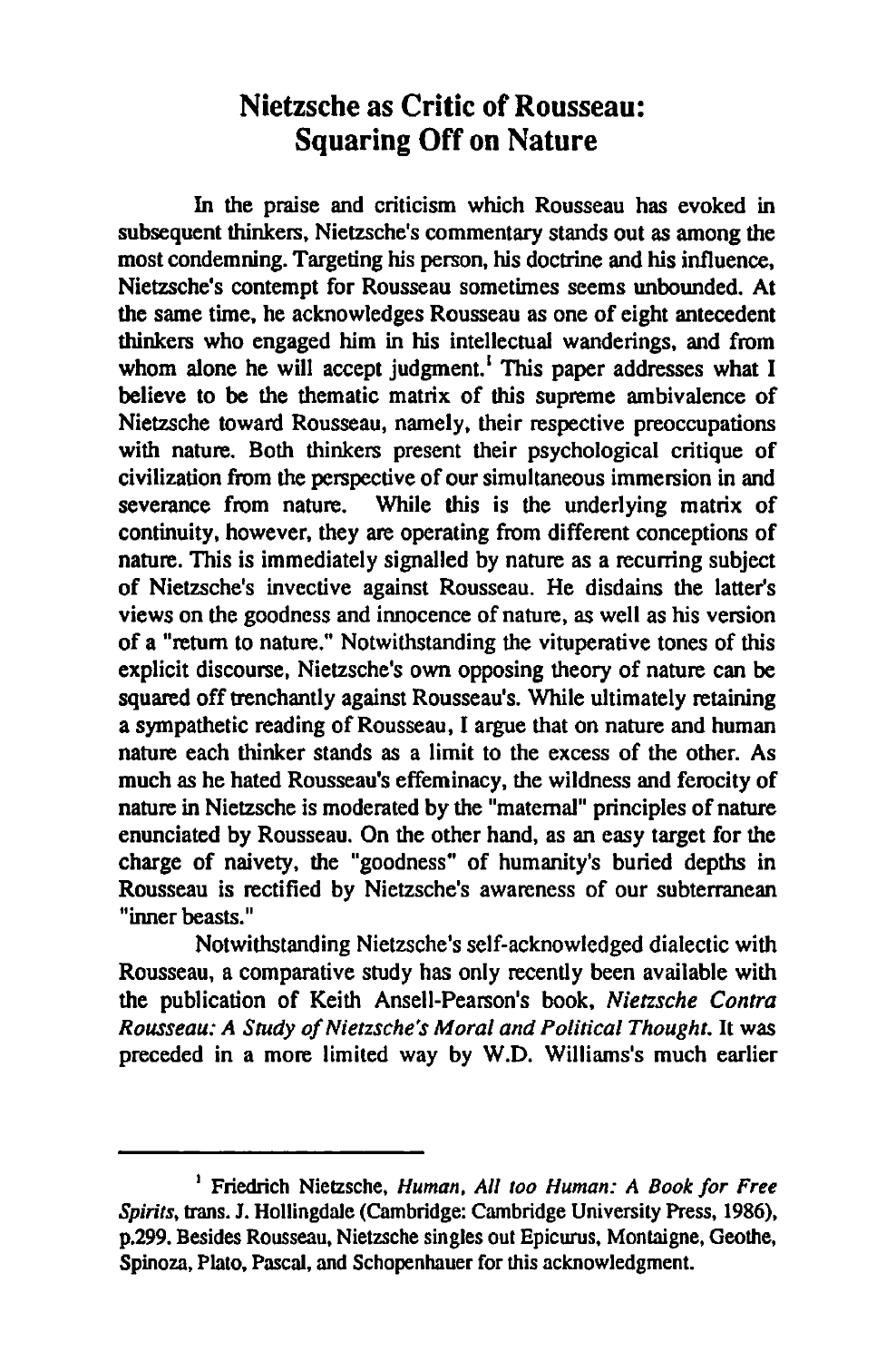book. *Nietzsche and the French?* With both commentaries intended tirst as studies of Nietzsche. there is still room for comparative work proceeding from the perspective of elucidating Rousseau as an "antecedent critic" of Nietzsche. On the specific issue of nature. it is commonplace for commentators on Nietzsche to note his disdain for<br>Rousseau.<sup>3</sup> Though sometimes characterizing his criticism as Though sometimes characterizing his criticism as superficial, in the context of the predominating interest in interpreting Nietzsche. Rousseau's defense is either scant or nonexistent. While acknowledging Nietzsche's strengths in some respects, my present effort aims to establish the force of Rousseau vis-à-vis his later critic. My order of procedure is to first set the context by addressing Nietzsche's avowed indebtedness to and criticism of Rousseau. 1 then show how they both ground their psychological observations in nature. before finaJly discussing their differing images of nature.

### 1. Nietzschets Evaluation of Rousseau

Nietzsche's critical posture toward Rousseau intimates his passionate engagement by him. Whatever the intensity of Nietzsche's rancour. it is ensconced in his indebtedness to Rousseau as one of the eight predecessors who did not refuse themselves to him: "Whatever I say, resolve. cogitate for myself and others: upon these eight I fix my eyes and see theirs fixed upon me."<sup>4</sup>In his most vituperative moments Nietzsche attacks Rousseau's person. castigating bim as a symptom of heated vanity and self-contempt. If the interpenetration of his person and his philosophy exposes Rousseau to this kind of attack. it nevertheless assures him bis rank among the great philosophers. For Nietzsche understands every great philosophy to be "the personal

<sup>2</sup> Keith Ansell-Pearson, *Nietzsche Contra Rousseau:* A Study *of Nietzsche's Moral and Political Thought* (Cambridge: Cambridge University Press, 1991); and W.D. Williams, *Nietzsche and the French* (Oxford: Basil Blackwell, 1952).

<sup>&</sup>lt;sup>3</sup> See for example Ansell-Pearson, pp. 21, 31, 50; and Bruce Detwiler, *Nietzsche and the Politics of Aristocratic Radicalism* (Chicago: The University of Chicago Press, 1990), p.131.

<sup>4</sup> Nietzsche, *Human, Ali Too Human,* p.299.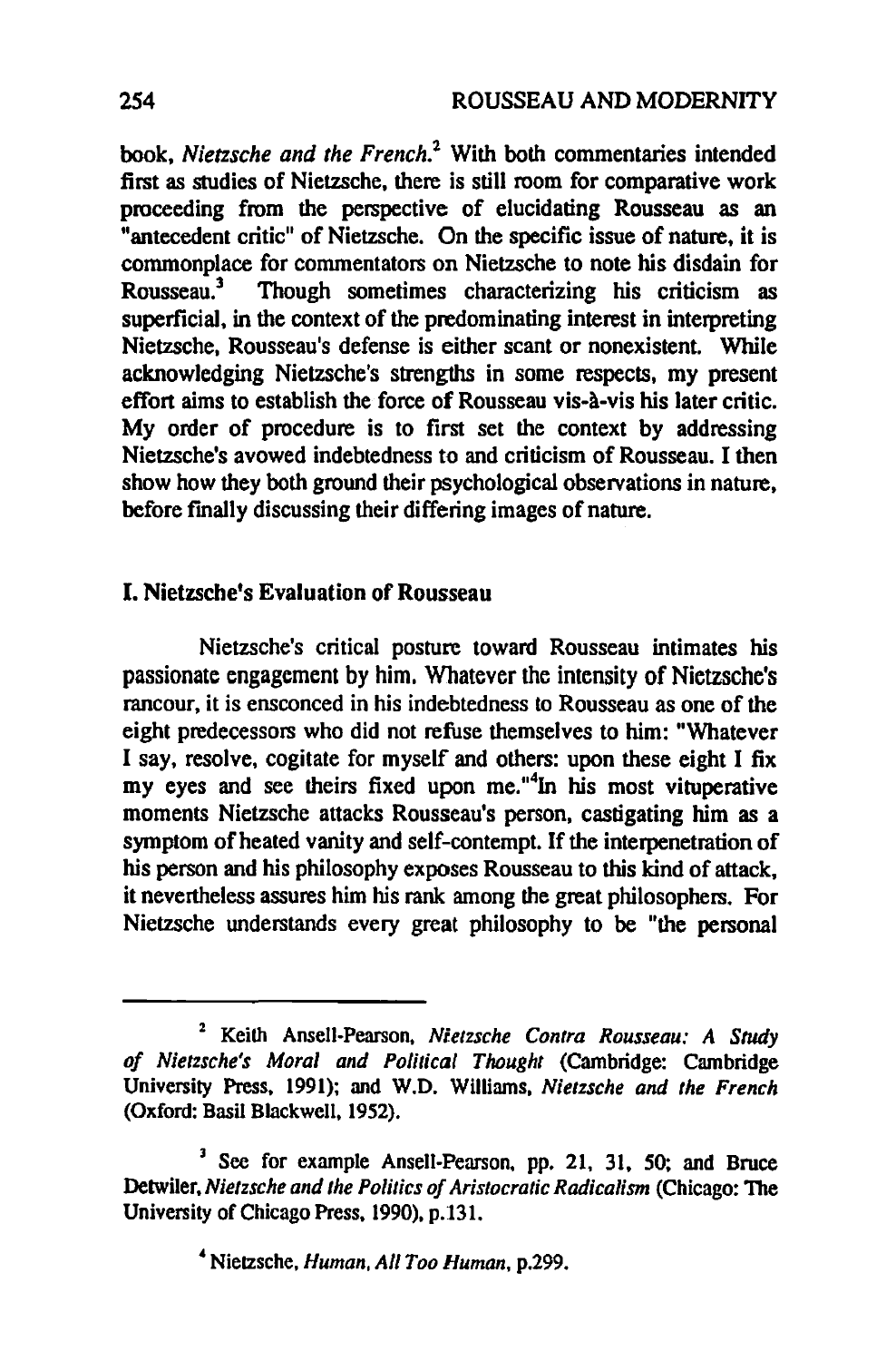confession of its author.<sup>"5</sup> Excluding him from his group of eight, Nietzsche finds Kant lacking in power and breadth. He puts Kant at a disadvantage to Rousseau, for his thoughts are "the biography of a head," while Rousseau's constitute "an involuntary biography of a soul."<sup>6</sup>

In these brief passages Nietzsche acknowledges Rousseau as a great philosopher and one of his own main interlocutors. In a more sustained way his engagement by Rousseau emerges critically in his thematic preoccupations and opposition to him. His indebtedness ta his French predecessor on the centrality of nature to his thought can be inferred from his vehemence in establishing his points of critical distance. He chastises the Rousseauian belief in "a miraculous primeval but as it were buried goodness of human nature. "'He aligns bimself with Voltaire in taking the side of culture against Rousseau's ascription of ail the blame for the depravity of humanity on societal institutions.8 Rousseau's reading of nature as the sphere of freedom. innocence and goodness is symptomatic of what Nietzsche emotively terms his "moral fanaticism."<sup>9</sup> Attributing an immense influence to Rousseau, but one which was retrogressive for the knowledge of moral phenomena. he traces a European moral awakening in the previous century to only two sources, a reawakened Stoicism and Rousseau. 10 Moreover. in what would have been a horror to Rousseau, given bis

7 Nietzsche. *Human. Ali Too Human.* p.169. Emphasis in original.

• Nietzsche, *Human. Ail Too Human.* p.169; and Friedrich Nietzsche, *The Will To Power, trans. Walter Kaufman and R.J. Hollingdale (New York:* Vintage Books. 1967). pp.42. 62. 206.

9 Nietzsche, *Will* 10 *Power.* p.l86; and Nietzsche. *Daybreak.*  p.3.

10 Nietzsche. *Human, Ali Too Human,* pp. 365-6.

<sup>&</sup>lt;sup>5</sup> Friedrich Nietzsche, *Beyond Good and Evil*, trans. Walter Kaufman (New York: Vintage Books, 1966), p.13.

<sup>6</sup> Friedrich Nietzsche. *Daybreak: Thoughts on the Prejudices*  of Morality, trans. R.J. Hollingdale (Cambridge: Cambridge University Press, 1982). p.l98. Emphasis in original.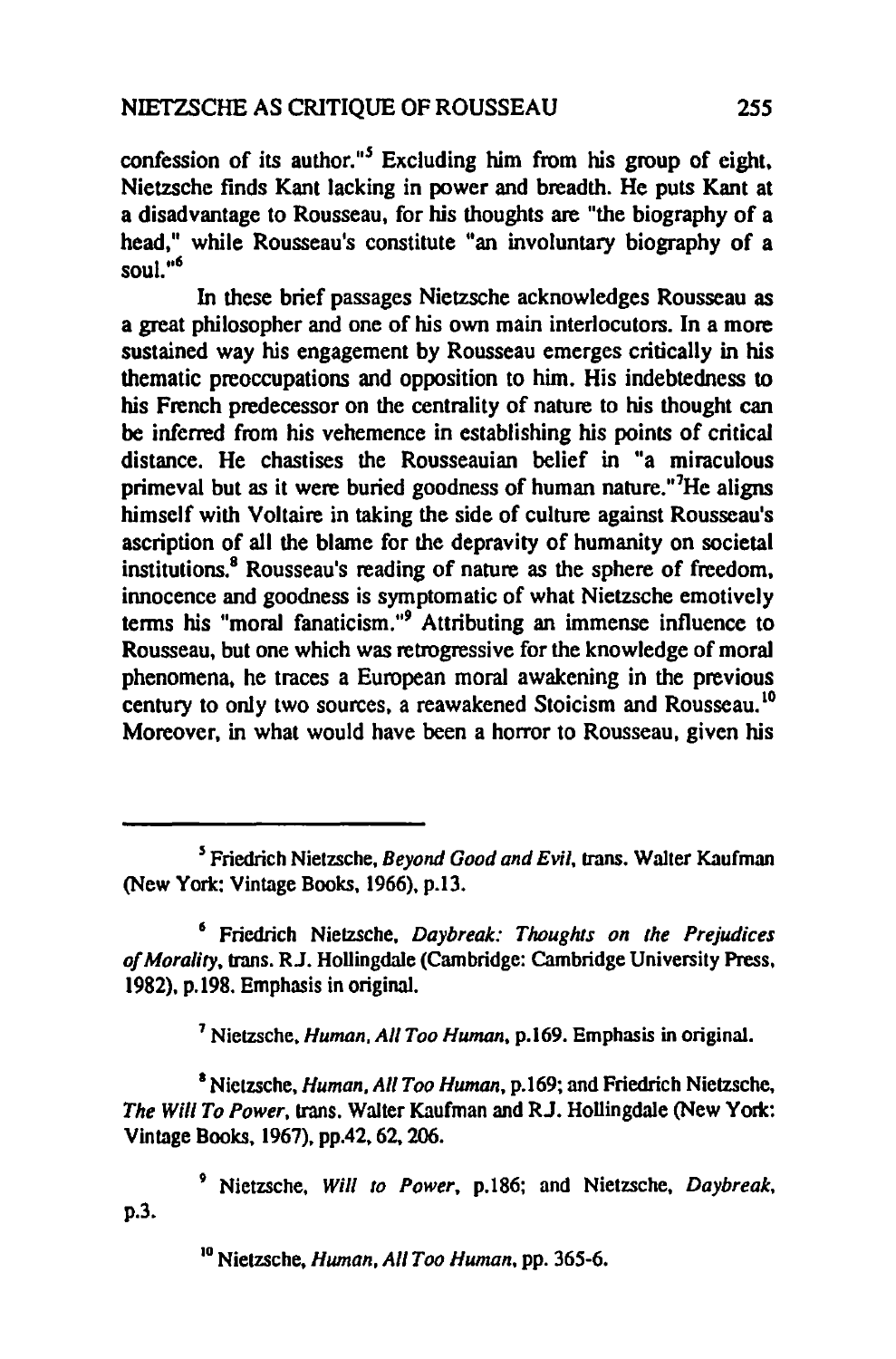stated opposition to revolution,<sup>11</sup> Nietzsche sees the spirit of the French Revolution already incarnate in the spirit and flesh of Rousseau. He charges that Rousseau's moral fanaticism. bis superstition in the buried goodness of humanity. fired the perilous dreams and savage energies of the French Revolution.<sup>12</sup>

### D. Nature as Standard

Though Nietzsche despises Rousseau for his faith in the goodness of human nature, and its alleged expression in the French Revolution, so much energy in opposing elements of Rousseau's theory reinforces Nietzsche's shared preoccupation with nature as the elucidating category of human psychology. Nietzsche objects to Rousseau's "dogma" on the divine authorship of nature.<sup>13</sup> Brief references in the *Discourse on the Origin of Inequality* do attribute God with being the author of our original nature.<sup>14</sup> But the overwhelming direction of this work is a secular evolutionism wbich points us to our animal origins. Whatever our civilized exterior. who we are can never be separated from nature, from the animal which still endures in us. If Rousseau scandalized his century with his animalized humanity, Nietzsche still chides us for our hubris in placing ourselves "in a false order of rank in relation to animais and nature."<sup>15</sup> Rousseau strove to accurately decipher nature, to disabuse us of ail the false impressions of our original nature promulgated by

Il Jean-Jacques Rousseau, *A Discourse on the Origin of Inequality.*  in *The Social Contract and Discourses*, trans. G.D.H. Cole (London: J.M. Dent & Sons, 1973), pp.33-4.

<sup>&</sup>lt;sup>12</sup> Nietzsche, *Human, All Too Human, pp. 169, 367; Daybreak.* p.3; and *Twilight of the Idols*, in *The Portable Nietzsche*, trans. Walter Kaufman (Harmondswonh: Penguin Books, 1954), p.553.

<sup>13</sup> Nietzsche, *Will to Power,* pp.63-4.

<sup>14</sup> Rousseau, *Discourse on Inequality,* pp. 43,48.

<sup>&</sup>lt;sup>15</sup> Friedrich Nietzsche, *The Gay Science*, trans. Walter Kaufman (New York: Vintage books, 1974). Sec also Nietzsche, *Daybreak,* p. 23.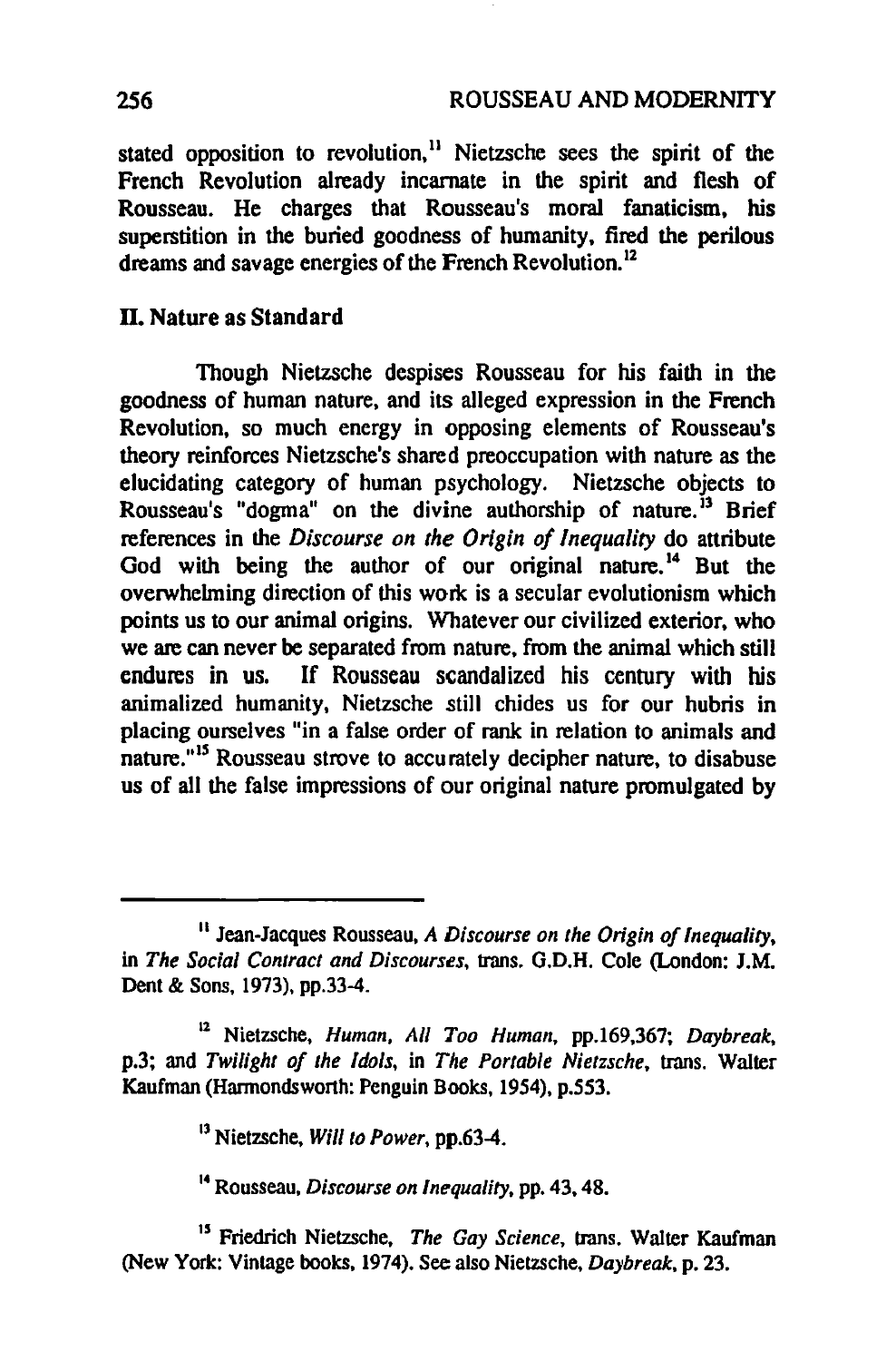philosophers. 16 For Nietzsche. too. the task is to translate humanity back into nature. to master ail the vain interpretations "that have so far been scrawled and painted over that etemal basic text of homo natura." <sup>17</sup>

If both thinkers emphasize humanity's inclusion in nature. our severance from nature is also the measure by which they assess our psychological ills. Reconstructing our primeval. instinctual self. Rousseau sees our unhappiness in proportion to the renunciation of our original instincts. Through the historical process we in a way fall lower than the brutes. His appellation of humanity as the "depraved animal"<sup>18</sup> finds a counterpart in Nietzsche's diagnosis. He contends that "man is the most bungled of ail the animais. the sickliest. and not one has strayed more dangerously from its instincts."<sup>19</sup>

Aware of this severance from nature as diagnosticians, in their programmatic moments both thinkers keep one eye fixed upon our arumalized nature. Scoming Rousseau as "idealist and rabble in one person." Nietzsche rejects his version of a retum to nature as being poisoned by the doctrine of equality. Nonetheless. Nietzsche insists that he. too, speaks of a retum to nature. He distinguishes that his return is not a going back but an ascent.<sup>20</sup> This glib distinction, however. belies his deeper dialectic with Rousseau's image of nature. And it does not negate that their respective transformative visions for humanity are embedded in a sense of our historical evolution from the animal. A book for seekers in the quest to become the overperson. Nietzsche's *Thus Spoke Zarathustra* images humanity as a rope tied

18 Rousseau. *Discourse on Inequa/ity,* pp. 56.60.

19 Friedrich Nietzsche. *The Antichrist.* in *The Portable Nietzsche,*  trans. Walter Kaufman (Harmondsworth: Penguin Books, 1954), p.580.

20 Nietzsche, *Twilight of the Idols.* pp. 552-3.

<sup>15</sup> Rousseau, *Discourse on Inequality,* p.50; and Jean-Jacques Rousseau, *Emile*, *trans. Allan Bloom (New York: Basic Books, 1979), p.312.* 

<sup>11</sup> Nietzsche. *Beyond Good and Evil,* pp.161-2. Emphasis in original.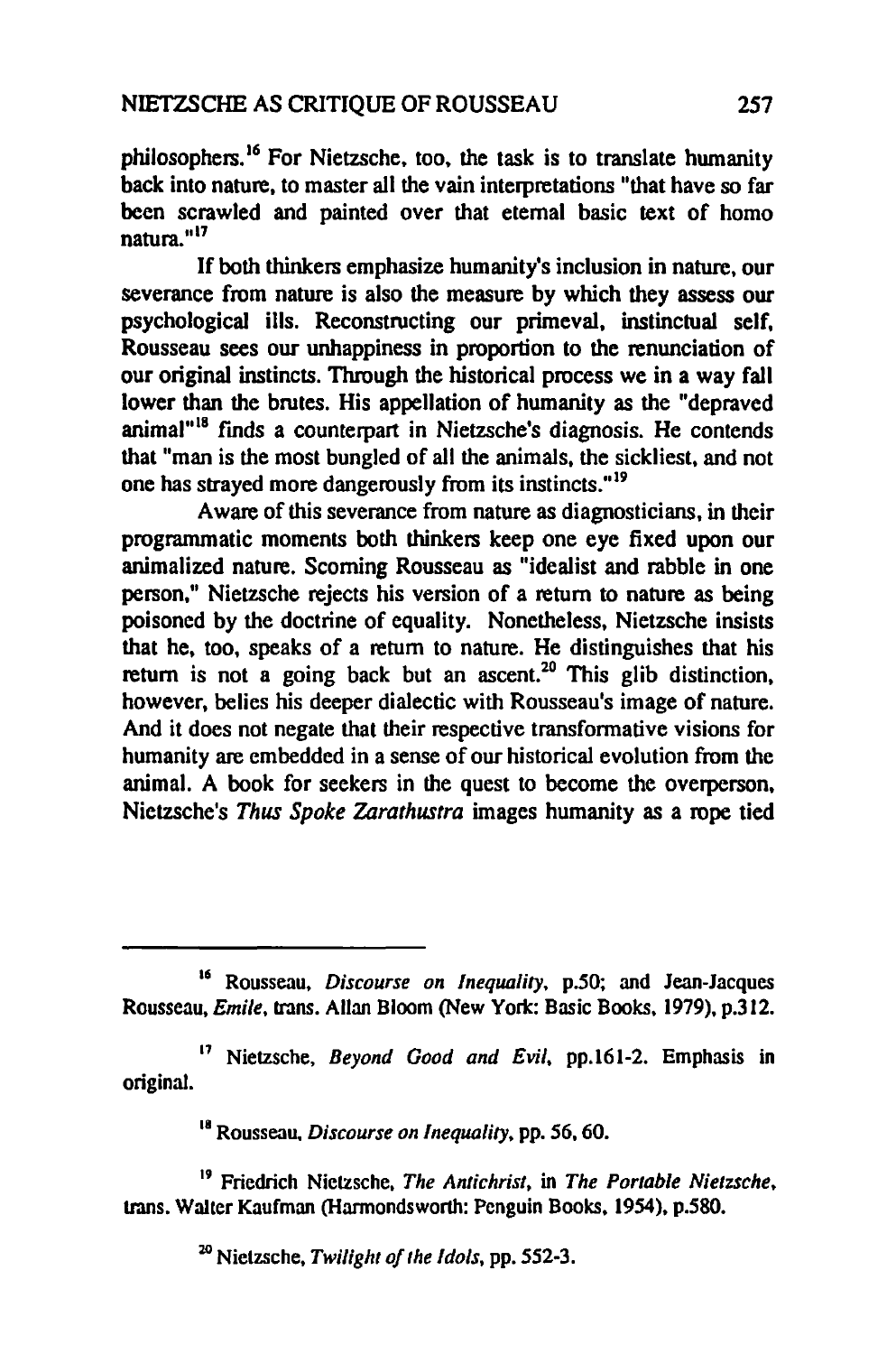between beast and overperson.<sup>21</sup> The equivalents in Rousseau are his book on childhood education, *Emile,* and the self-metamorphic guides of bis autobiographies, particularly *Rousseau Judge of Jean-Jacques: Dialogues* and *The Reveries of the Solitary Walker.* They are distinguished in their democratic ethos from the aristocratie exclusiveness of Nietzsche's transfonnative vision. But in making the human psyche the object of the transformative will, these works are similar in seeing this project from the perspective of the lineage to the savage.

Relatedly, there is in both philosophers a sense of the enduring presence of the natural in us, and how we must work for its emancipation. Nietzsche differentiates himself from Rousseau in arguing there has never been a natural humanity. But even if he rejects a pure beginning, one still finds in Rousseau the same Nietzschean view that humanity "reaches nature only after a long struggle." $^{22}$  In Nietzsche's analysis of the naive in art as the highest manifestation of culture, he chides the romantic belief in an Emile "reared at the bosom of nature."<sup>23</sup> But Rousseau's Emile could no better illustrate the tremendous transfiguring labour needed to achieve the natural. This "savage made to inhabit cities" $24$  is the product of a painstaking and all-encompassing educational enterprise. Rousseau's own personal effort and teaching on primordial self-metamorphosis is contained in the *Dialogues* and *The Reveries.* This self-directed transformative project also appears as an exhaustive labour requiring solitude, among other things, and the quiescence of the artificial passions. Thus in their diagnostic and programmatic moods, both thinkers see a lineage to the savage and a struggle if we are to emancipate the natural. Where they fundamentally differ, then, is in their respective images of nature.

24 Rousseau. *Emile.* p.20S.

<sup>21</sup> Friedrich Nietzsche. *Thus Spoke Zaralhuslra,* in *The Portable Nietzsche*, trans. Walter Kaufman (Harmondsworth: Penguin Books, 1954), p.l26.

<sup>22</sup> Nietzsche. *Will* 10 *Power.* p.73.

<sup>&</sup>lt;sup>23</sup> Friedrich Nietzsche, *The Birth of Tragedy*, in *The Birth of Tragedy and The Case of Wagner.* trans. Waller Kaufman (New York: Vintage Books. 1967), p.43.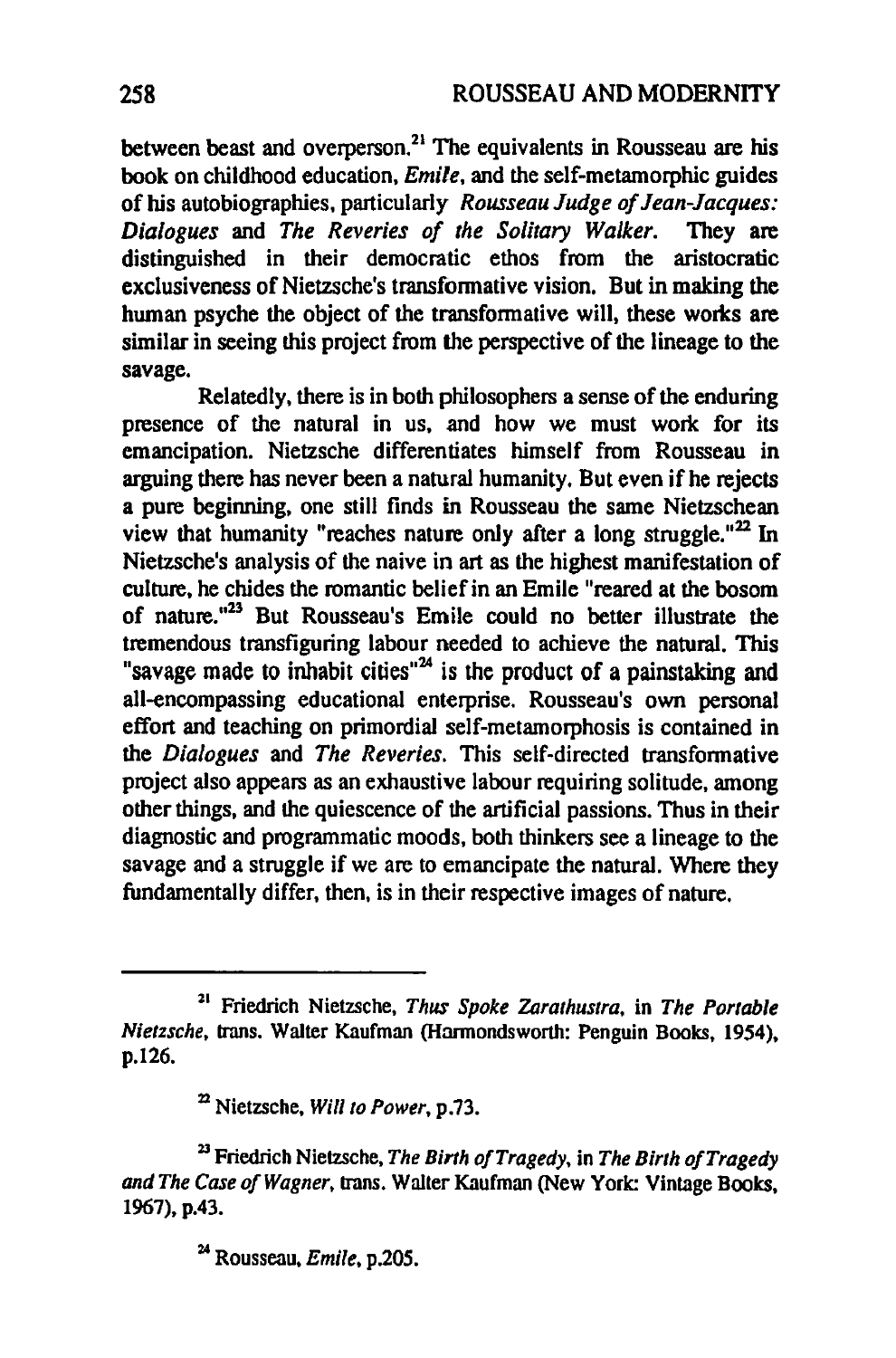#### **III. Images of Nature**

The Rousseauian image which recurringly incites Nietzsche's invective is his idea of nature as good. Nietzsche's critical sensitivities are not amiss, for Rousseau sometimes imposes moral categories on nature and human nature by calling humanity naturally good.*2S* By contrast, Nietzsche strives to consistently propound the moral neutrality of nature, a sphere that is beyond either moral censure or moral praise.<sup>26</sup> If Rousseau participates in this dichotomization of good and evil by calling humanity naturally good, however, just like Nietzsche he also resists the other side of the dichotomy which judges us naturally wicked. Nietzsche objects to the imposition of evil onto nature and, parallel to Rousseau, particularly criticizes the Christian diabolicizing of nature.<sup>27</sup> Already implicit in the second *Discourse*, an argument against the Christian doctrine of original sin is made explicit in Rousseau's Letter to Christopher de Beaumont, Archbishop of *Paris.lB* 

Thus Rousseau appears to oppose one side of the moral dichotomization of nature only to slip into espousing the other. Nietzsche, in fact, observes that humankind first invented "evil nature" and then, as an emotional compensation, invented "good nature" in the age of Rousseau.<sup>29</sup> The emotive source of this moral invention in Rousseau is underlined by its incompatibility with his actual exegesis. For in an historieally expounded equivalent to Nietzsehe's "beyond

2S Sec, for example, *Discourse on Inequality,* p.llS.

26 Sec, for ex ample, Nietzsche, *Beyond Good and Evil;* and Nietzsche, *Human, All Too Human*, p.57.

<sup>27</sup>Friedrich Nietzsche, *On the Genealogy of Morais,* in *On the Genealogy of Morais and Ecce Homo,* trans. Walter Kaufman and RJ. Hollingdale (New York: Vintage Books. 1967). p.92; and Nietzsche, *Human. Ali Too Human.* p.77.

<sup>28</sup> Jean-Jacques Rousseau. *An Expostulary Letter from J.J. Rousseau*. *Citizen of Geneva to Christopher de Beaumont. Archbishop of Paris* in *Miscellaneous Works of J.J. Rousseau, Vol.III (New York: Lenox Hill, 1972),* pp.249, 263.

29 Nietzsche, *Daybreak,* p.16.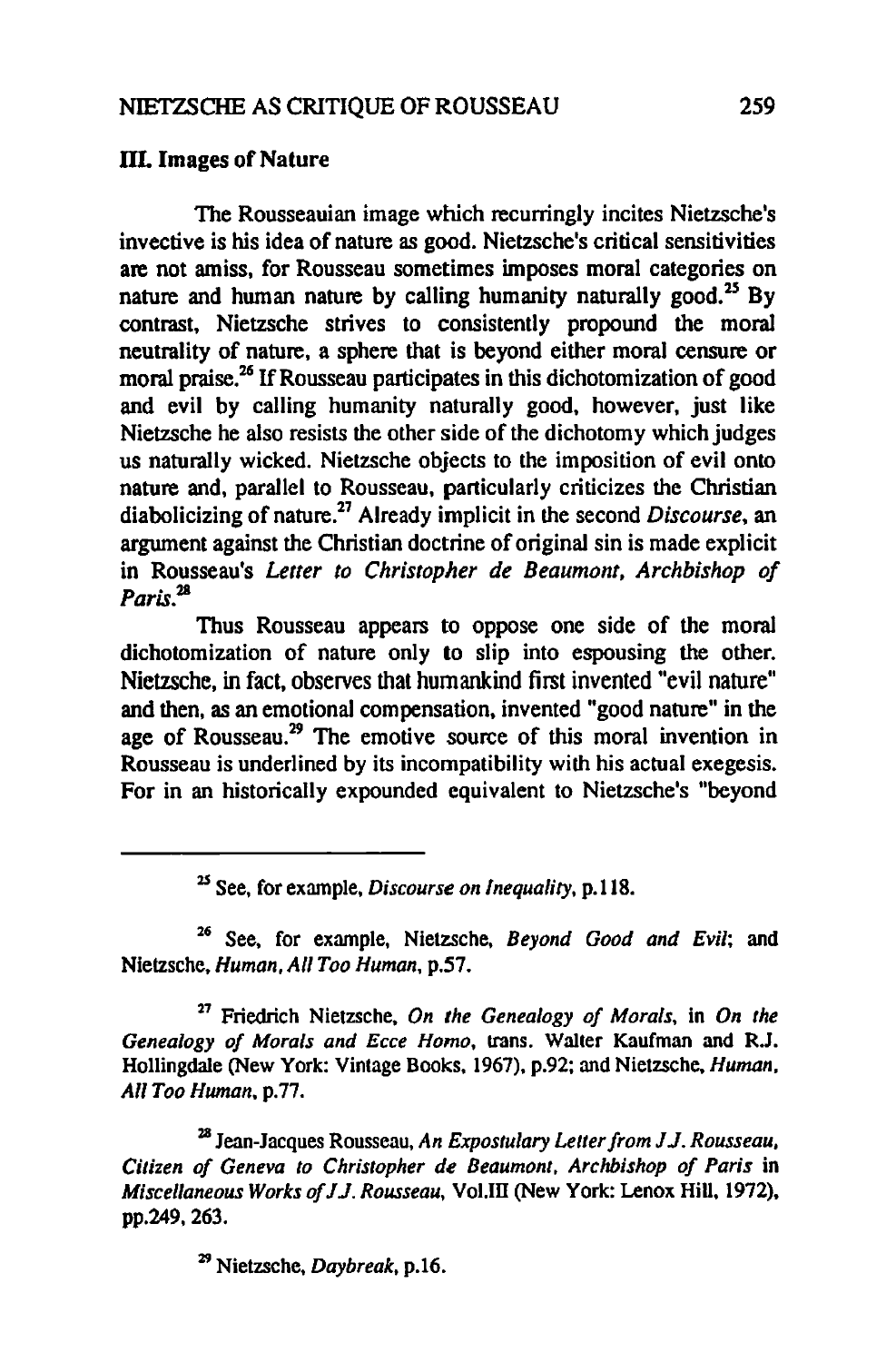good and evil." the natural instincts Rousseau presents in the second *Discourse* are understood to he before moral categories. Compassion and amour de soi (the instinct for self-care) are the psychological grounds for the equanimity and therefore the "goodness" of the natural condition. Both these instincts are conceived as being prior to morality and moral relations.<sup>30</sup>

Whatever the emotional motivation of Rousseau's designation of humanity as naturally good, this unnecessary moral labelling still accompanies a substantive portrait of nature which provides a critically needed contrast to Nietzsche's view. When Nietzsche speaks of the return to nature as ascent. he means an ascent into nature and naturalness as terribleness.<sup>31</sup> His dominating discourse on nature is that of cruelty, wildness, ruthlessness, and barbarity. The mild and unobtrusive Rousseauian primitive is countered with the image of the human being as the hard and violent beast of prey. Through culture this preying animal, with its health and might, is turned into a sickly and meagre domestic animal.<sup>32</sup>

ln Rousseau there is also a sundering from our animal past, but one which is premised upon a more gentle image of nature. What Nietzsche refuses in contrast to Rousseau is the most fundamental principle of nature, namely, the maternai element. This is a principle of nurturance, and at the least of noninterference. Il appears in Rousseau's theory of nature in the care mothers give to their offspring. Generalizing this maternai element, he contends that all human beings, and sometimes even animals, feel natural compassion, an innate aversion to the suffering of other sentient beings. Thus, the savageness and barbarity of the beast of prey, which Nietzsche presents as if it is generic of nature, is moderated by Rousseau's understanding of the more universal maternaI element. The maternal element, as the preserving force of nature, also manifests itself as a principle of noninterference in Rousseau's am our de soi. An instinct which is moderated by natural compassion, it limits conflicts to the minimum

<sup>30</sup> Rousseau. *D;scourse on Inequality,* pp.47, 71.

<sup>&</sup>lt;sup>31</sup> Nietzsche, *Twilight of the Idols*, p.552.

<sup>32</sup> Nietzsche, *Will To Power.* pp.61-2; and Nietzsche. *Genealogyof Morais.* pp.42. 120. 126.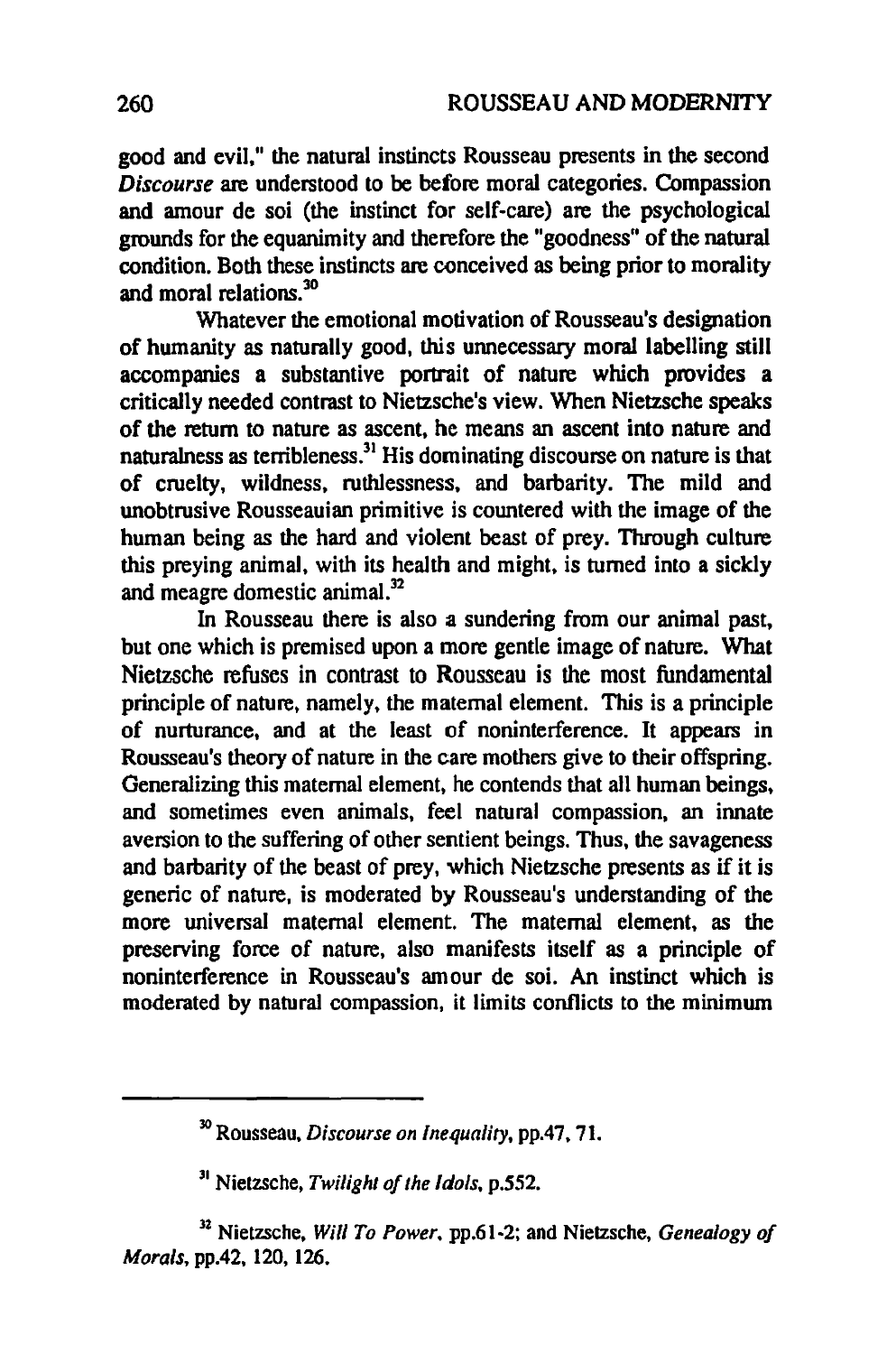required for self-preservation.<sup>33</sup> This Rousseauian instinct, then, counteracts the superfluity of cruelty, and joy in cruelty, which pervades the mood of Nietzsche's image of nature.

For both philosophers there is a sense of the civilized human as the caged animal. But, unlike Nietzsche, the domain of naturaI freedom for Rousseau is not one of capriciousness and ferocity. The suppression of our natural impulses also leads Rousseau to a diagnosis on the misery of civilized humanity. Too emotionally laden originally to belong to nature, the old instincts are not the hostility and joy in attacking which Nietzsche finds. $34$  Rousseau goes deeper to a compassionate instinct, which expresses the eternal and universal maternal element of nature. Our psychological distress in society is related to our alienation from this instinct, and thus from the empathetic connection to others which is natural to us.

Rousseau is often acknowledged as an incipiently psychoanalytical thinker.3S His pre-Freudian contribution is not just in positing the suppression of instinct in civilization, but in understanding that a compassionate instinct can be repressed. As an ineluctable element of the eternal maternai, this natural compassion serves as a limit to the Nietzschean excess of wildness and ferocity in nature. In pointing to subterranean "inner beasts," however, Nietzsche provides a psychoanalytical limit to the "goodness" of humanity's buried depths in Rousseau.

A philosopher of an hisloricized human nature, Rousseau argues that the impulses for violence and cruelty are not original to human nature, but are produced in the historical process. While he theorizes that a compassionate instinct is correspondingly suppressed, he does not consider that historically engendered impulses can also he repressed. Substantively more of an antecedent to Freud than Rousseau in his conception of unconscious contents, it is Nietzsche

301 Nietzsche, *Genealogy of Morais,* pp.84-5.

<sup>33</sup> Rousseau. *Discourse on Inequality,* pp.73-4, 76.

<sup>&</sup>lt;sup>35</sup> Jean Starobinski, for example, comments that "it took Freud to 'lhink' Rousseau's feelings;" *Jean-Jacques Rousseau: Transparency and Obstruction,* trans. Arthur Goldharnmer (Chicago: The University of Chicago Press, 1953), p.l15.